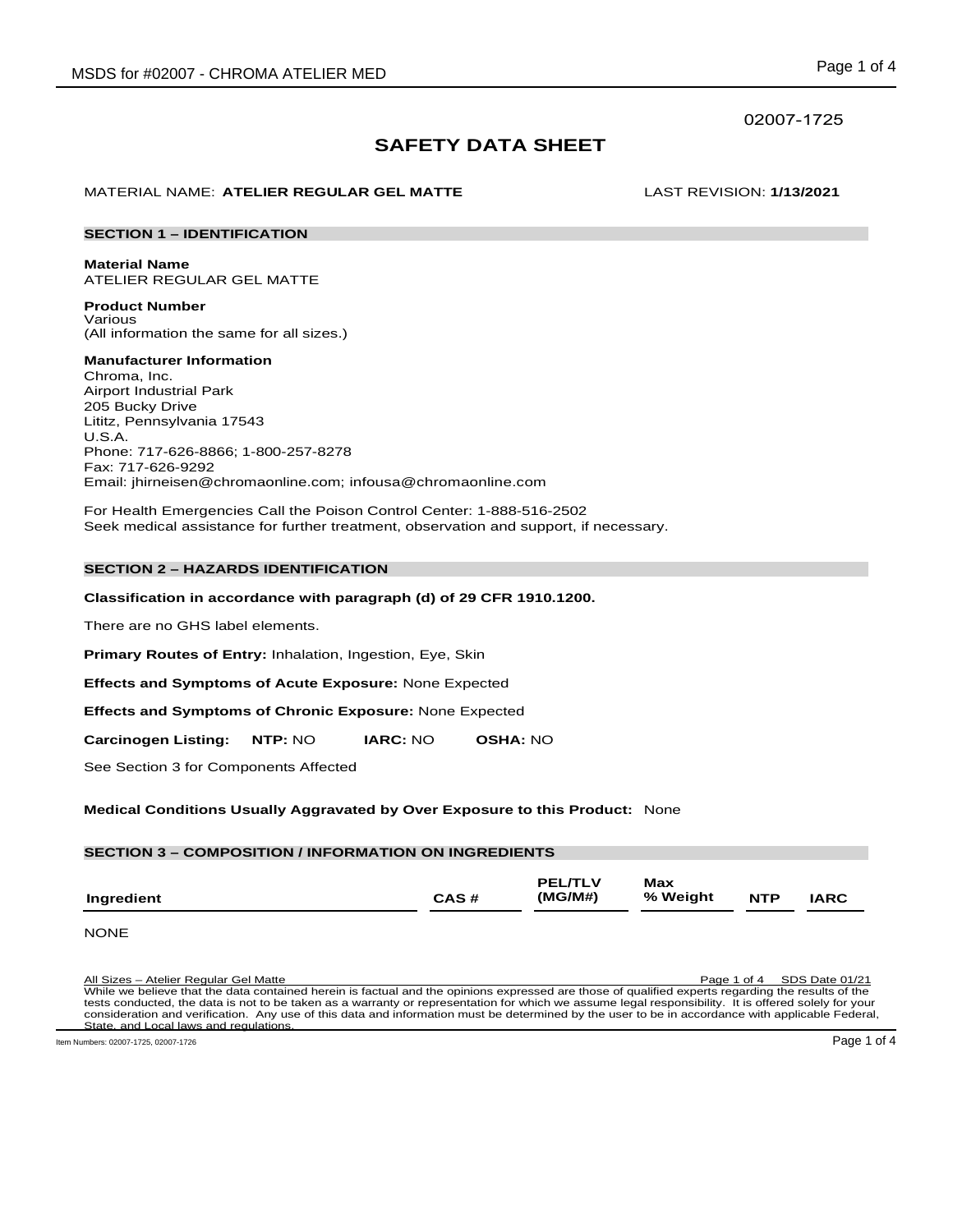# **SECTION 4 – FIRST AID MEASURES**

| <b>Skin</b>       | Wash skin with soap and water or use a product specifically formulated for water based acrylic<br>removal. If irritation persists seek medical help.                                         |
|-------------------|----------------------------------------------------------------------------------------------------------------------------------------------------------------------------------------------|
| Eye               | Check for and remove any contact lenses.<br>Flush eyes up to 15 minutes with water, holding eye lids open.<br>If irritation persists seek medical help.                                      |
| <b>Inhalation</b> | If person is showing adverse effects, remove person to fresh air.<br>Seek medical help if symptoms occur.                                                                                    |
| Ingestion         | Treat Symptomatically.<br>Never give anything by mouth to an unconscious person.<br>Seek medical help if symptoms occur.<br>If swallowed, call your Poison Control Center at 1-800-222-1222. |
|                   |                                                                                                                                                                                              |

Seek medical assistance for further treatment, observation and support, if necessary.

#### **Advice to Doctor:**

This product carries the A.P. Seal, conforms to ASTM D4236, and is certified non-toxic by a toxicologist in association with the Art & Craft Materials Institute, Hanson, MA 02341 USA.

| <b>SECTION 5 - FIRE FIGHTING MEASURES</b>    |                                              |
|----------------------------------------------|----------------------------------------------|
| Flash Point (Method):                        | N/A                                          |
| <b>Autoignition Temperature:</b>             | N/A                                          |
| Explosion Limits in Air (% by Volume):       | Not Explosive                                |
| <b>Extinguishing Media:</b>                  | No Special Media Required                    |
| <b>Fire Fighting Procedures:</b>             | No Special Fire Fighting Procedures Required |
| <b>Unusual Fire &amp; Explosion Hazards:</b> | Not Combustible                              |

# **SECTION 6 – ACCIDENTAL RELEASE MEASURES**

#### **Steps to be Taken in Case a Material is Spilled**

Clean up in accordance with all applicable regulations. Absorb spillage with non-combustible, absorbent material. For waste disposal, see Section 13.

- **Large Spills:** Stop the flow of material, if this is without risk. Dike the spilled material, where this is possible. Absorb with dry earth, sand or other non-combustible material.
- **Small Spills:** Mop up or absorb with earth, sand or other non-combustible material and transfer to containers for later disposal. Clean surface thoroughly to remove residual contamination. Never return spills to original containers for re-use.

# **Environmental Precautions**

Avoid discharge into drains, water courses or onto the ground. Use appropriate containment to avoid environmental contamination.

All Sizes – Atelier Regular Gel Matte Page 2 of 4 SDS Date 01/21 While we believe that the data contained herein is factual and the opinions expressed are those of qualified experts regarding the results of the tests conducted, the data is not to be taken as a warranty or representation for which we assume legal responsibility. It is offered solely for your consideration and verification. Any use of this data and information must be determined by the user to be in accordance with applicable Federal, State, and Local laws and regulations. Item Numbers: 02007-1725, 02007-1726 Page 2 of 4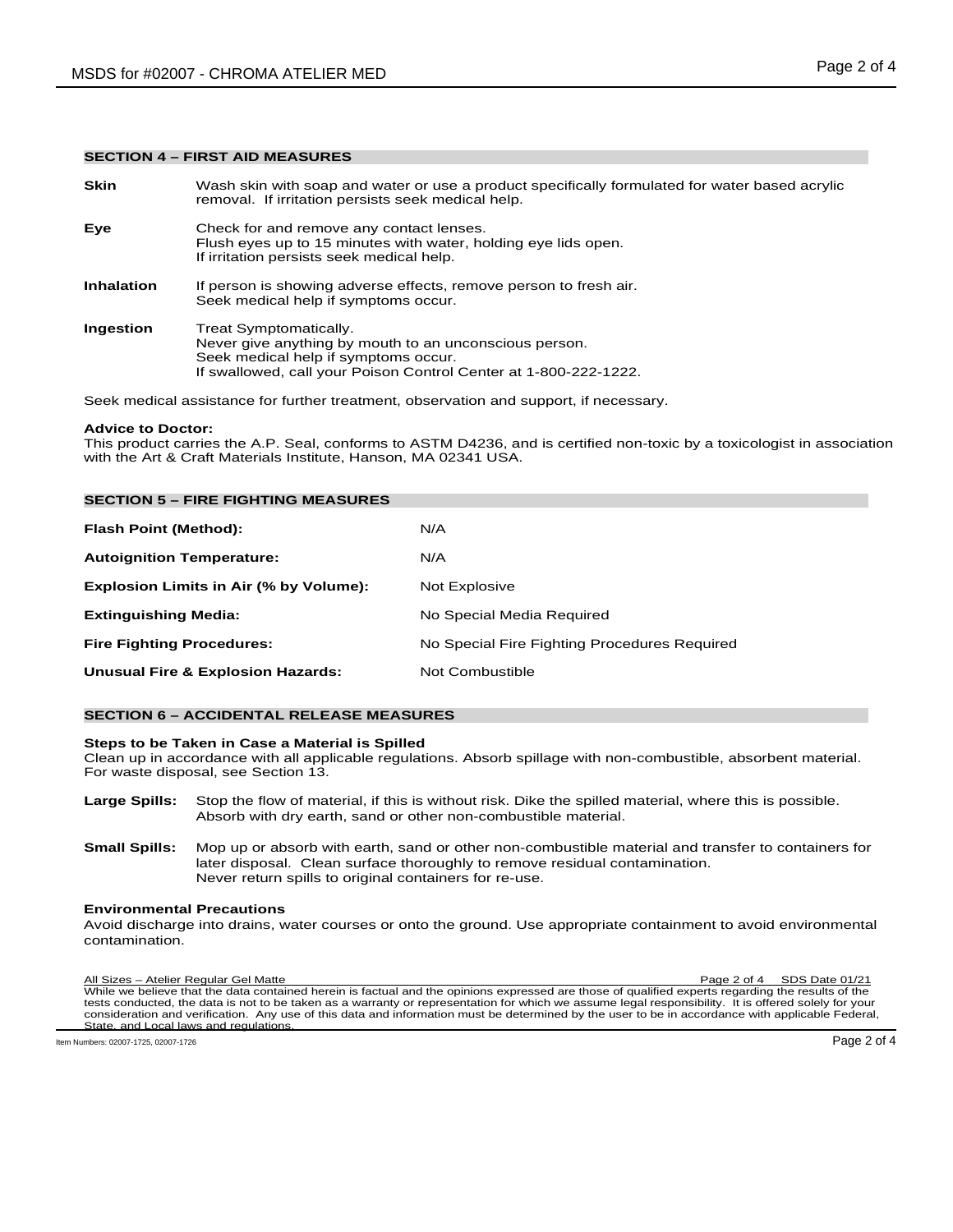# **SECTION 7 – HANDLING AND STORAGE**

#### **Precautions for Safe Handling**

Good industrial hygiene practice requires that exposure be maintained below the TLV. This is preferably achieved through the provision of adequate ventilation. When exposure cannot be adequately controlled in this way, personal respiratory protection should be employed.

#### **Storage Requirements**

Store at room temperature; keep from freezing. Recommended storage conditions are between 34° F and 122° F (1° C and 50° C). Store in original tightly closed container.

# **SECTION 8 – EXPOSURE CONTROL / PERSONAL PROTECTION**

| Respiratory Protection & Special Ventilation Requirements: None needed under normal conditions of use |
|-------------------------------------------------------------------------------------------------------|
| None needed under normal conditions of use                                                            |
| None needed under normal conditions of use                                                            |
| None needed under normal conditions of use                                                            |
|                                                                                                       |
|                                                                                                       |

# **Hygienic Work Practices**

Always observe good personal hygiene measures, such as washing after handling the material and before eating, drinking and/or smoking.

#### **SECTION 9 – PHYSICAL AND CHEMICAL PROPERTIES**

**Boiling Point:** N/A **Specific Gravity (H2O=1):** N/A **Vapor Pressure: N/A Specific Vapor Density (AIR=1):** N/A

**Reactivity in Water: Non-Reactive** 

**Appearance & Odor:** Gel is milky in color. May have slight ammonia smell.

### **SECTION 10 – STABILITY AND REACTIVITY**

**Stability (Conditions to Avoid):** None **Incompatibility (Materials to Avoid): None**<br> **Hazardous Decomposition Products Hazardous Decomposition Products**: None **Hazardous Polymerization Products:** 

### **SECTION 11 – TOXICOLOGICAL INFORMATION**

**Acute Effects Associated with the use of this material:** None Expected The summated LD50 is 50000 mg/kg.

The summated LC50 is 99999 mg/cubic meter.

This product is not considered to be a known or suspected human carcinogen by NTP, IARC or OSHA (see section 3)

All Sizes – Atelier Regular Gel Matte Page 3 of 4 SDS Date 01/21 While we believe that the data contained herein is factual and the opinions expressed are those of qualified experts regarding the results of the tests conducted, the data is not to be taken as a warranty or representation for which we assume legal responsibility. It is offered solely for your consideration and verification. Any use of this data and information must be determined by the user to be in accordance with applicable Federal, State, and Local laws and regulations.